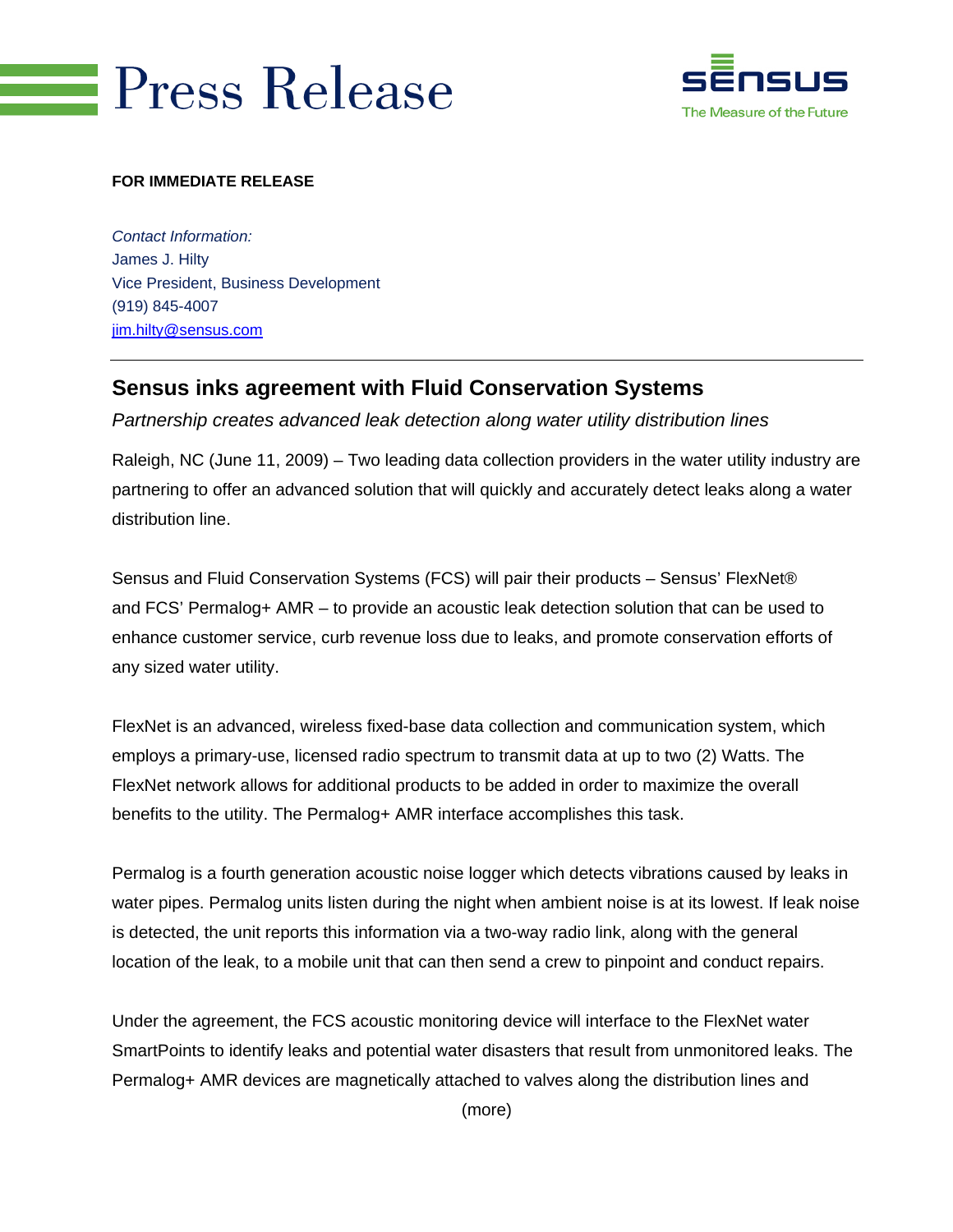monitor advanced algorithms that detect acoustic sounds of leaks. That information will be read by FlexNet SmartPoints and the data will be transmitted over the network. Acoustic data will be transmitted through existing Tower Gateway Basestations to the utility for consistent monitoring.

"Because Permalog+ AMR attaches directly to the distribution line, it takes the guesswork out of other solutions that use service line monitoring, which doesn't pinpoint the leak as accurately," said FCS President, Rob Fish. "This advantage can save thousands of dollars in unaccounted for water usage."

Sensus' Tom Galuska, Marketing/Product Manager, Water and Gas AMI adds: "The Permalog+ AMR device is a value-added solution to FlexNet. A utility can take full advantage of the network by adding such solutions as an acoustic monitoring device without compromising performance. The fact that FCS can interface with FlexNet allows utilities to make excellent use of their AMI investment and extend the benefits beyond the meter reading department."

In addition to FlexNet, the Permalog+ AMR device is also completely compatible with the Sensus RadioRead Walk-By and Drive-By systems. The FCS-Sensus agreement includes provisions for RadioRead systems to be included in the plans, in order to accommodate more than 3,400 utility users that exist throughout the country.

#### **About Sensus**

Sensus is a time-tested technology and communications company providing data collection and metering solutions for water, gas and electric utilities around the world. Sensus is a transforming force for the utilities of tomorrow through its ability to help customers optimize resources, as well as to meet conservation and customer service objectives. Sensus customers rely on the Company for expert, reliable service in order to meet challenges and exceed goals. For more information, visit www.sensus.com.

### **About FlexNet®**

FlexNet provides the utility industry's most reliable and flexible AMI fixed network. Utility customers benefit from the dependable, mission-critical performance of a dedicated, primary-use, FCC licensed and protected communications network combined with ANSI compliant metering, IPbased wide area communications, open standards home area networking, advanced smart grid products, and IP-based information systems. Sensus delivers timely and accurate AMI communications through crystal-clear and massively redundant RF data paths with double the RF power of competing systems. This empowers utilities to communicate with a complete range of endpoint devices including smart water, gas and electric meters, intelligent home devices, and distribution automation equipment in any mix of rural and urban terrain. Forward-thinking utilities confidently choose FlexNet to provide a single-technology solution that reduces cost, mitigates technology risk, enables pricing flexibility and demand response, and improves operational efficiency.